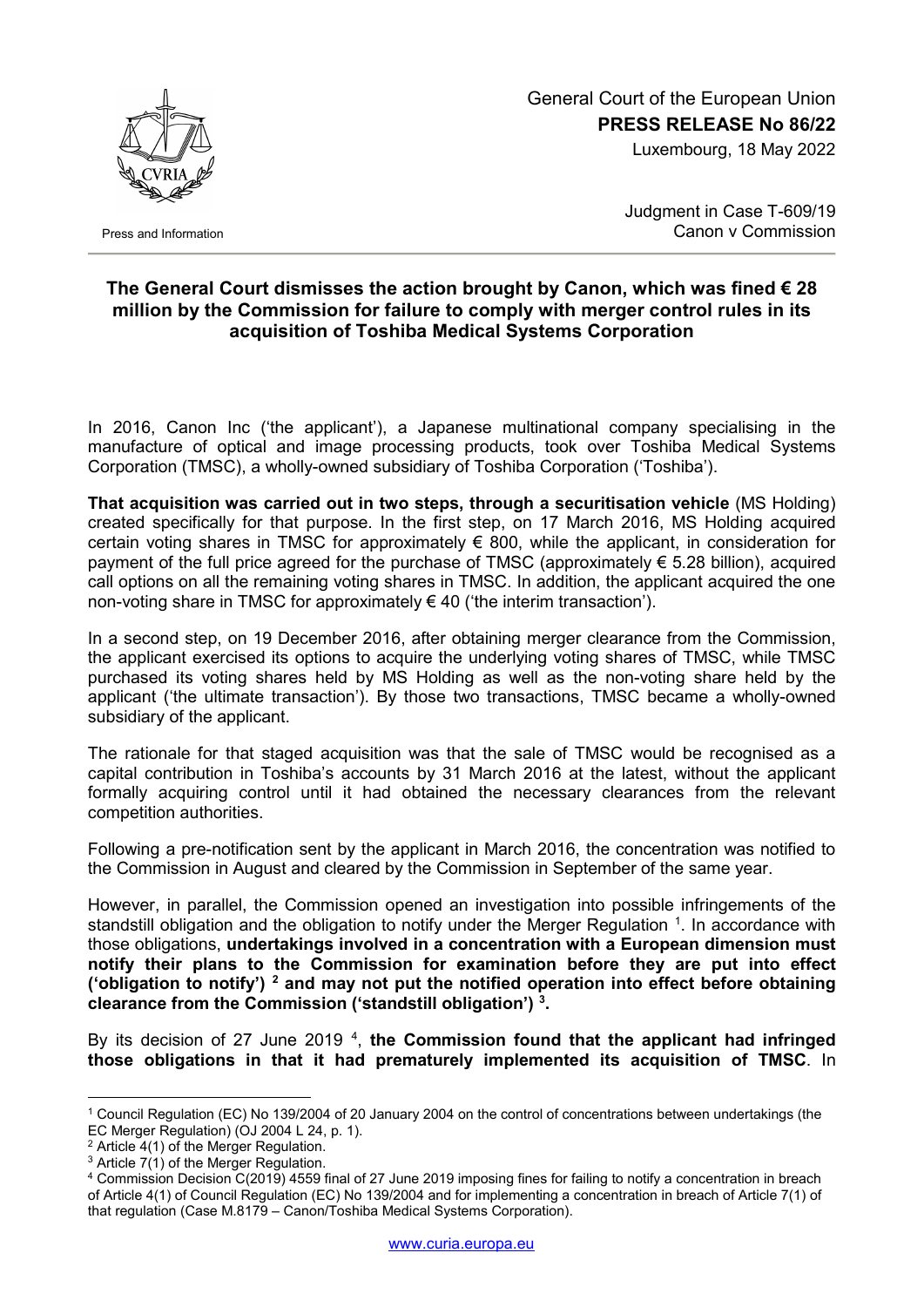essence, the Commission considered that, by proceeding with the interim transaction, the applicant had partially implemented the single concentration consisting of the acquisition of TMSC and had thereby infringed the standstill obligation and the obligation to notify. For that reason, the Commission imposed two fines totalling  $\epsilon$  28 million.

The applicant brought an action for annulment of that decision, which was dismissed in its entirety by the Sixth Chamber of the Court.

## **The Court's assessment**

The Court begins by rejecting the applicant's argument that the interim transaction did not result in the acquisition of control of TMSC and therefore did not constitute an infringement of the standstill obligation and obligation to notify under the Merger Regulation.

Referring to well-established case-law of the Court of Justice <sup>[5](#page-1-0)</sup>, the General Court notes in that respect that a concentration is implemented as soon as the parties to the concentration carry out operations which contribute to a lasting change of control over the target undertaking. Any partial implementation of a concentration thus falls within the scope of the standstill obligation, which meets the requirement of ensuring effective merger control. With that in mind, the Merger Regulation treats closely related transactions as a single concentration, with the sole exception of cases where such transactions are not necessary to achieve a change of control over the target undertaking and therefore do not have a direct functional link with the implementation of the concentration.

**The Commission was therefore right to observe that the Court's case-law distinguishes between the concepts of 'concentration' and 'implementation of a concentration'.** While a 'concentration' is only deemed to have been implemented when a lasting change of control takes place, the 'implementation' of a concentration can take place as soon as the parties to a concentration implement operations contributing to a lasting change of control of the target undertaking, that is to say, possibly before the acquisition of control over such an undertaking.

Therefore, the test for determining whether the standstill obligation and obligation to notify were infringed by the applicant is not whether there was an acquisition of control of TMSC prior to the clearance of the concentration, but whether the contested actions contributed, in whole or in part, in fact or in law, to the change of control of that undertaking before that date.

In that context, the Court also rejects the applicant's argument that the Commission's control of the merger was not at any time and in any way impeded, since the applicant acquired control of TMSC only after it had obtained all the clearances from the competition authorities concerned. According to the applicant, as long as control is not acquired, the concentration cannot be implemented in advance. A partial implementation of a concentration would thus require the acquisition of partial control. However, according to the Court, either control is acquired, when an entity has the possibility to exercise decisive influence over the target company, or it is not. Therefore, an alleged 'partial control' cannot be the condition for a partial implementation of the concentration. The Court also recalls that, in order to be effective, the Commission's control must be carried out before the merger is implemented, even partially.

Referring to its own case-law  $6$ , the Court also rejects the applicant's argument that the interim transaction did not constitute a partial implementation of the concentration.

In that regard, **the Court notes that a concentration may be implemented in the presence of a number of formally distinct legal transactions and that in such a case it is for the Commission to assess whether those transactions constitute a single concentration in that they are unitary in nature.** In the presence of several legally distinct transactions, it is thus for the Commission to identify, in the light of the factual and legal circumstances of each case, the

<sup>&</sup>lt;u>.</u> <sup>5</sup> Judgment of the Court of 31 May 2018, *Ernst & Young*, [C-633/16.](https://curia.europa.eu/juris/documents.jsf?num=C-633/16)

<span id="page-1-1"></span><span id="page-1-0"></span><sup>6</sup> Judgment of the General Court of 23 February 2006, *Cementbouw Handel & Industrie* v *Commission*, [T-282/02.](https://curia.europa.eu/juris/documents.jsf?num=T-282/02)